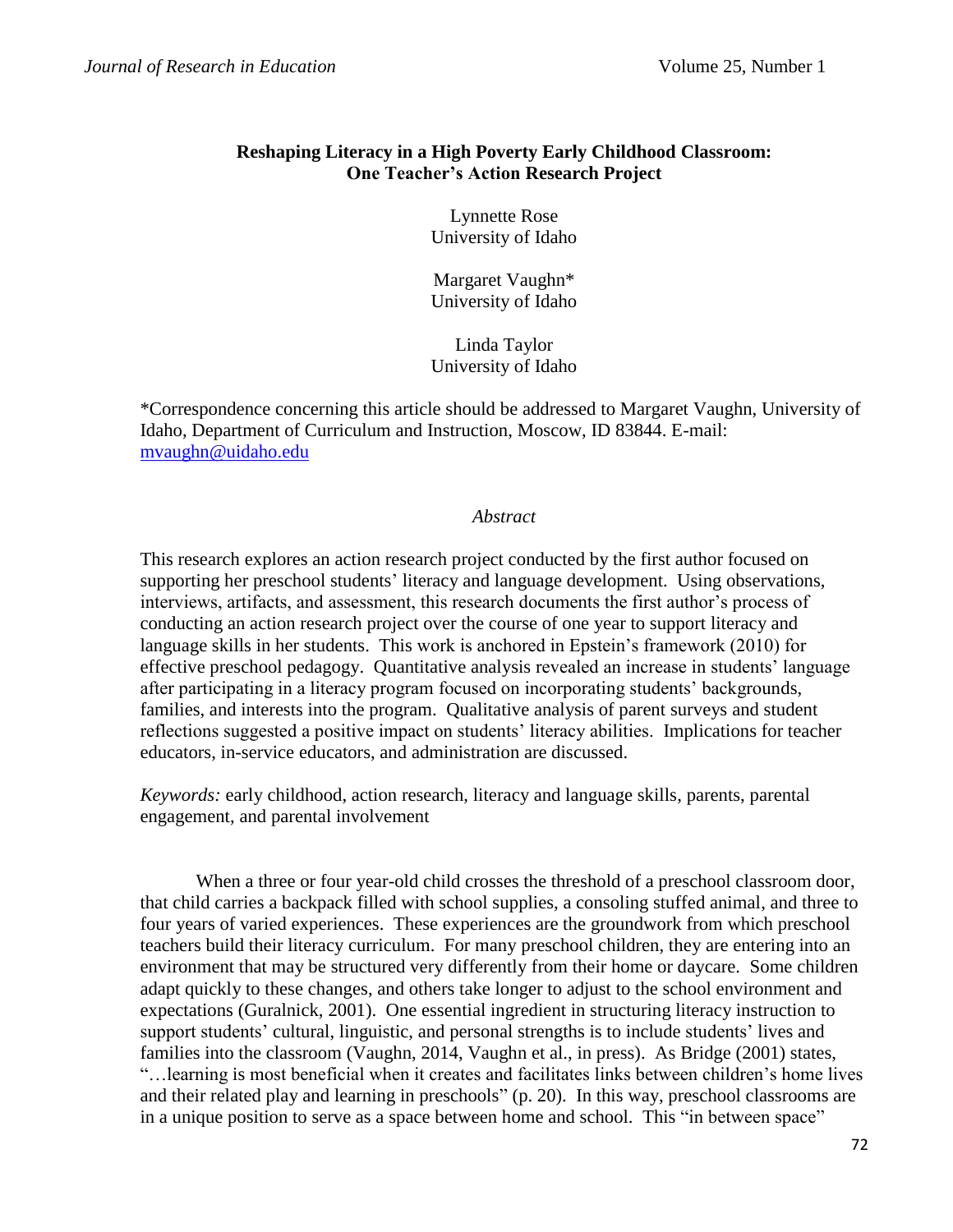(Bhabba, 1994) is a rich space where teachers can build upon to structure meaningful literacy activities (Moje, Ciechanowski, & Kramer, 2004; Gutiérrez, 2008).

As a preschool teacher of fifteen years, I (first author) support my students and invite their families into my classroom each year. However, as I (first author) teach in a high poverty early childhood context, many of my students face homelessness, hunger, and live with parents who have substance abuse problems. These situations present a myriad of challenges for the students I teach. For example, students come to school hungry and without the beginning literacy, language, and social skills other preschool students from more affluent homes possess. Although these variables present challenges, scholars have demonstrated the need for early childhood settings to focus on supports, such as curriculum (Gestwicki, 2013), classroom discourse (Siry, Ziegler, & Max, 2012), and inviting and inclusive classroom spaces (Souto-Manning, 2013) to support students in high poverty settings; however, the problem that initiated this action research, and consequently, the statement of the problem is how can an early childhood educator better support students' and parents' involvement in the literacy curriculum? To explore this, I developed a strength-based approach to literacy, or one where students' lives outside of school were invited into the curriculum. I examined my practice over the course of one year and explored the relationship of this literacy curriculum on students' attainment of literacy and language skills. The following research documents an action research study conducted in a high poverty preschool classroom in a small, rural town in the Pacific Northwest. The research questions guiding this study include: a) what is the relationship between the level of parent participation in literacy-linked activities and student growth in literacy and language skills? and b) how does participation in family literacy-linked activities promote positive parent attitudes about their children's schools?

#### **Related Literature**

The challenges students who live in poverty face when entering school have been well documented in the literature. Students living in poverty face compelling risk factors (i.e., emotional and social challenges, acute and chronic stress, cognitive lapses, and health issues) (Jensen, 2013) that greatly reduce their chance of success in school. For young children, in preschool, Duncan and Magnuson (2013) state, "On average, poor US Kindergarten children have lower levels of reading and math skills and are rated by their teachers as less well behaved than their more affluent peers"(p. 57).

Scholars highlight the extent to which contextual variables (i.e., language, culture, parent literacy levels) affect students' success and preparation for school (Hart & Risley, 1995; Hoff, 2013). Many studies focus on the differences of development between children from different socio-economic backgrounds. Weizman and Snow (2001) measured lexical input toward young children to examine the quantity and quality of interactions between parents and children to look for patterns of communication behaviors on children's vocabulary. They found that mothers who used more low frequency words and explained the meaning to the child were more influential on the child's vocabulary development. Their findings showed a wide range of lexical input by families in poverty. Their research supports the notion that parent interactions can be a powerful force for supporting language development.

Additionally, preschool teachers can be instrumental in structuring literacy opportunities that include parents. In their study, Arnold, Zeljo, and Doctoroff (2008) examined the relationship between 163 preschool students and parents and parental involvement in preschool and children's early literacy skills. They found that parental preschool involvement was positively correlated with children's pre-literacy skill development in the areas of vocabulary and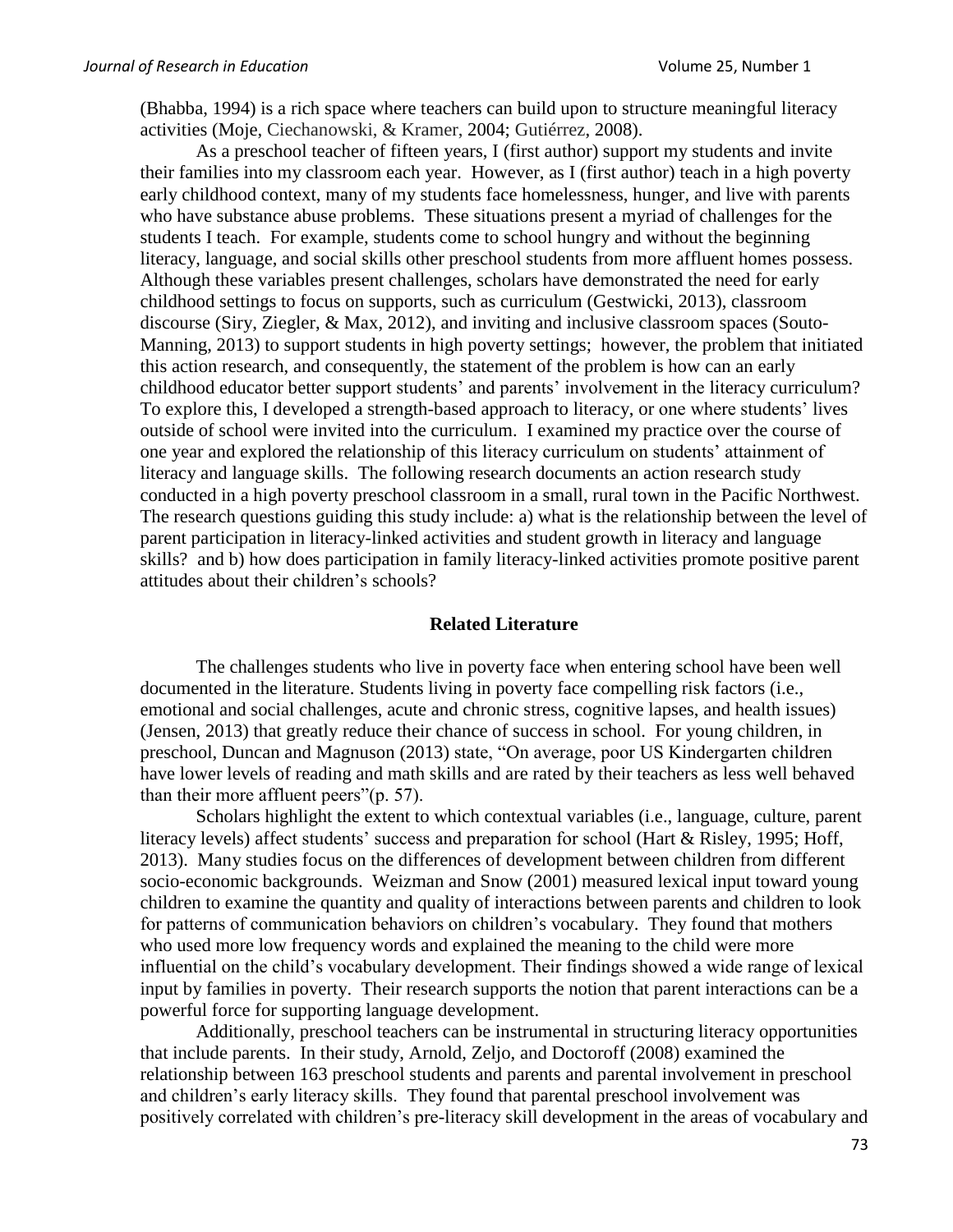phonemic awareness, more strongly than socio-economic status. Arnold and colleagues (2008) concluded that parental involvement within schools cannot be the sole responsibility of the parent. Involvement happens within a complex social context where schools must work to build, "…a family-school collaboration framework in which schools take responsibility for engaging parents" (p. 87). When teachers, administrators, and other school personnel create an atmosphere that encourages collaboration and provides the necessary supports (i.e., childcare for younger children, flexible scheduling of conferences, etc.), parents may be more likely to become more involved in their children's schools.

Parent involvement, along with teacher support, is critical for greater academic achievement of preschool children. Powell, Seung-Hee, File, and San Juan, (2010) confirmed that teacher responsiveness is a key element of reciprocity in parent-school relationships. Nzinga-Johnson and Baker (2009) found that when teachers frequently used involvement techniques, they were less judgmental of less educated, low-income, and single parents. Similarly, Hilado, Kallemeyn, Loew, Lundy, and Israel (2011) found that funding related program resources targeted toward parents, while important, were not found to be the most important link to parental involvement. The relationships that were cultivated between school staff and parents were the best indicators for parent involvement. For example, a teacher making a personal invitation to a parent to become involved increased the parent's perception of feeling valued by the school and, in turn, was more likely to participate in educational activities. Such findings demonstrate the importance of including parents in preschool classrooms.

## **Epstein's Framework of Six Types of Involvement**

Research of best practices in early childhood highlight principles of developing a comprehensive program for creating partnerships between schools and parents. There are many parental involvement models available for schools to employ. Epstein's framework (2010) addresses six types of involvement early childhood settings should employ. These include understanding the roles of: (a) *parenting*—helping all families understand child and adolescent development and sustain caring and supportive home environments across the grades, (b) *communicating*—establishing two way exchanges about school programs and children's progress, (c) *volunteering*—recruiting and organizing parent help at school, home, or in other locations, (d) *learning at home*—providing information and ideas to families about how to help students with homework and other curriculum-related learning, (e) *decision-making*—having parents from all backgrounds serve as advocates for their own children and representatives and leaders on school committees, and (f) *collaborating with the community*—identifying and integrating resources and services from the community to strengthen school programs and students' experiences.

Best practices when working with young children indicate that teachers should work from these tenets, as they build upon student strengths. Since preschool students come to school from varying home and family contexts, it is important for teachers to include parents, as parents are the first teachers. When programs are well-implemented, students will receive more support from their families and will be more motivated to work harder (Epstein, 2010). As a result, it is even more imperative to investigate preschool classrooms that successfully support and prepare young students for early schooling success in Kindergarten and the ways in which curriculum undergirded by frameworks like the Epstein Framework (2010) can support student literacy achievement.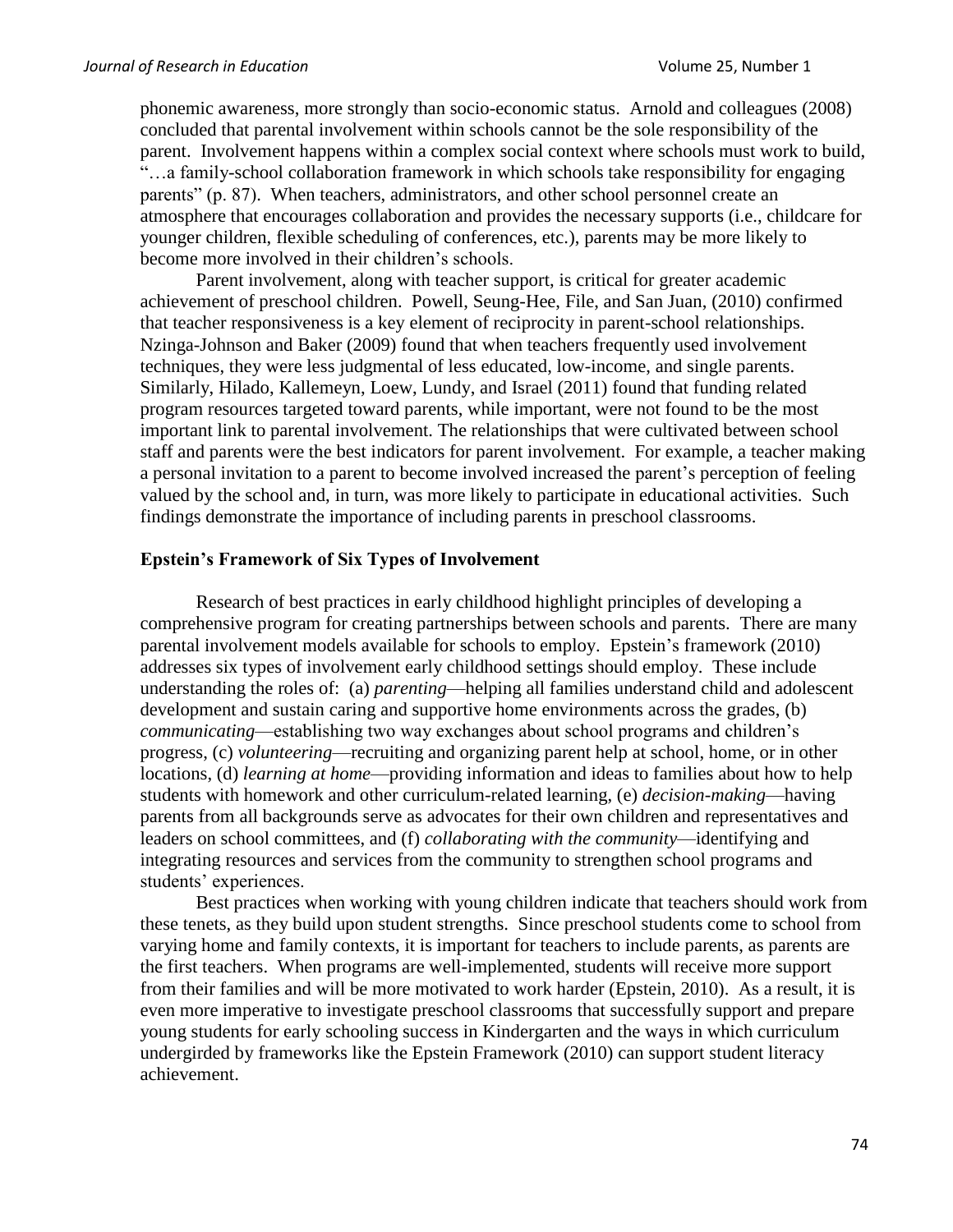## **Methods**

#### **Context**

This action research study took place in a rural town of 4,800 people in the Pacific Northwest region of the United States. The eastern portion of this town is located near a Native American Tribal Reservation. As a result, many of the students who attend this preschool are of Native American origin. Because universal preschool is not yet included in the basic education funding for many states in rural regions of the country due to funding constraints, the school district sought grant money and had a sliding scale tuition program. The school receives federal funding for students who have significant developmental delays and qualify for special education. The number of students receiving these services varies from year to year. This funding covers 59 slots in preschool for students whose families are living at or below 110% of the federal poverty rate. Tuition from families who did not qualify for the other two programs covers the cost for 40 additional students.

# **Participants**

The district hosts five preschool classes comprised of 15-17 students each. In those five classes, approximately 40% in any class are students with identified special education needs. There were 14 participants in this study which were equally divided between male and female. Of the 14 participants, 57% were self-identified as Caucasian, 28.6% were Hispanic, 7% were Native American, and 7% were self-identified as Other. In this study the term 'parent' is used for any primary custodial caregiver of the student, whether or not he/she is the biological parent. The names of all people in this paper are represented by pseudonyms.

# **Data Collection**

# **Literacy Curriculum**

The literacy curriculum was informed by Epstein's Framework (See Table 1 for an alignment of the framework and the literacy curriculum). In the following, each aspect of the framework (i.e., parenting, communicating, volunteering, learning at home, and decisionmaking) is discussed in relation to the curriculum developed by Author 1.

#### **Epstein Framework Component: Parenting and Learning at Home**

Parent participation at home was encouraged through three different activities that included reading books from a classroom lending library with their children, helping their children with interactive homework, and using learning unit language cards with their children. Each of these components is discussed below.

**Classroom lending library for home reading***.* To facilitate student choice of books to use at home, a home lending library of 300 books was established. The classroom lending offered students a variety of fiction and non-fiction titles in a wide variety of books in English and Spanish. Parents and students completed a login sheet to document their reading behaviors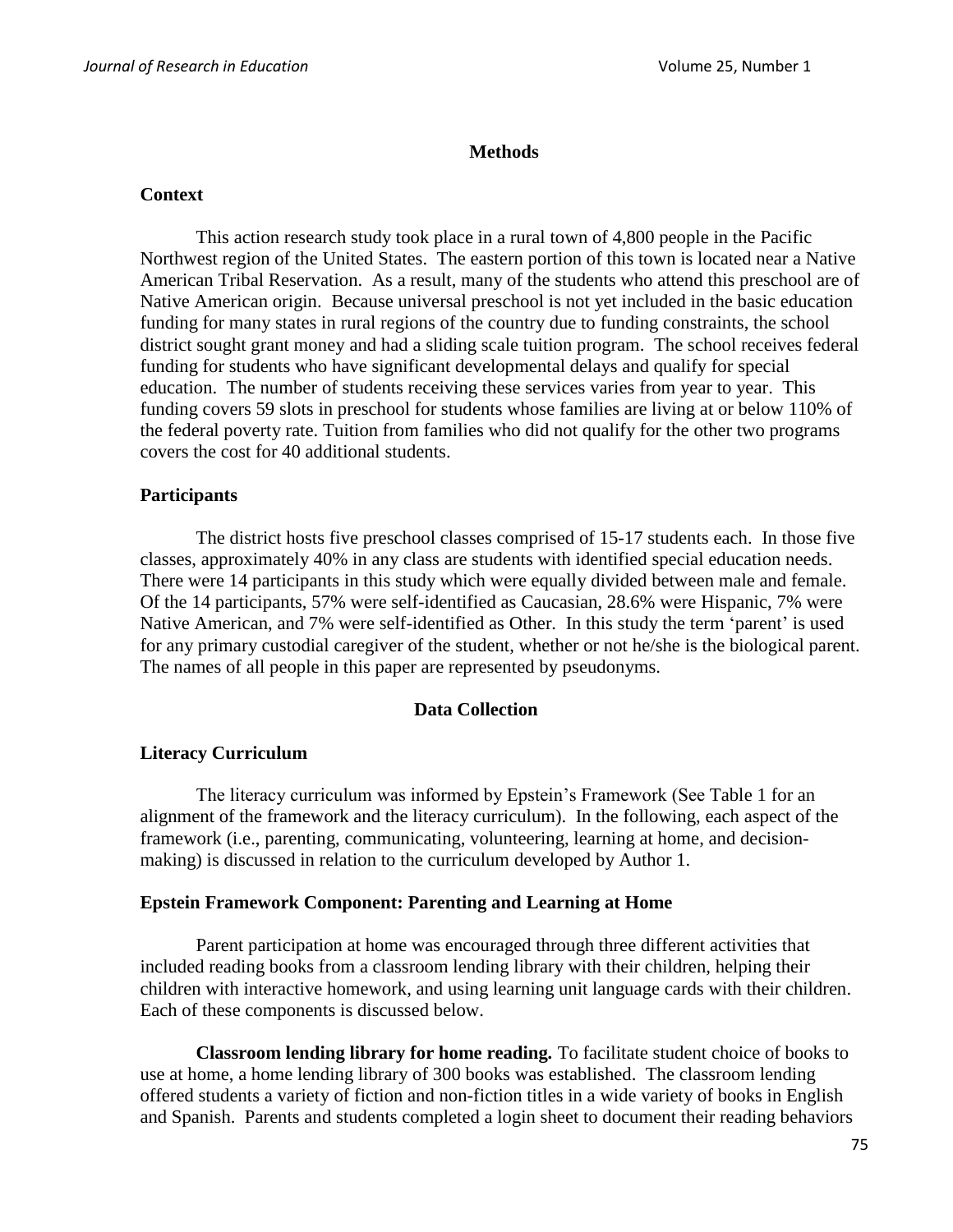and progress. The home reading program participation was tracked through a frequency chart in each classroom while using a check out/check in system and students' login sheets.

**Interactive homework**. A multi-sensory language arts, interactive homework activity was developed. This was a popular phonics based program where letters were taught using zoo animals. The students instantly responded in a positive way to the program and were excited that the animals were going to help them learn to read. As a result of their excitement, the first author developed interactive homework pages containing two animal letters for each week remaining in the school year for parents and students to complete together at home.

**Language cards**. Using thematic units, related to the local environment (i.e., forest animals, evergreen and deciduous trees, seed and plant lifecycle, and insects), the first author created language cards to share these local resources with students and to promote language skills. Each card contained information and small graphics related to that week's topic, which included interaction prompts with newly learned concepts. These language cards were sent home each week for parents and students to review together.

# **Epstein Framework Component: Volunteering and Communicating**

**Literacy events.** To encourage parental involvement and to support literacy and language development, literacy events were structured outside of school and in important places in the community, and parents were encouraged to volunteer and share their experiences about the events. Based upon parents' responses in a parent questionnaire, these events were at different times and days to accommodate parents and families. These events were structured to engage parents in literacy and to support the connections between students' outside lives and the classroom. For the literacy events during and outside of class time, an attendance chart and tally sheet was used to keep track of frequency of participation by adult members of student families. Parents shared their reflections about these literacy events by completing a handout after each event.

# **Epstein Framework Component: Decision-making**

Because the nature of the literacy curriculum was based on the students' interests and ideas, the students were active in making decisions about the direction and focus of the topics used in the literacy curriculum. For example, students were interested in playing outside and being outdoors. As a result, the literacy events were outside at a local national park where students could experience the park's resources. For many of the students and parents, this was the first time they had been to the park and heard stories about the different animals and habitat.

**Observations and assessments.** Teaching Strategies Gold (TSG) (Lambert, Kim, & Taylor, 2010) is a commercial assessment program adopted by the district that was used to track growth and proficiency of the students. The TSG tracks student growth and proficiency of income qualified program students for reporting data to the Department of Early Learning (DEL). DEL, in turn, reports statewide results to the state legislature annually. The local early childhood program also chose to use TSG along with individualized education plans (IEPs) for the students receiving special education services who were transitioning to kindergarten. Ongoing observations and in-class assessments were used to gather and record data on 38 objectives in six developmental areas into the online TSG system (See Appendix A for the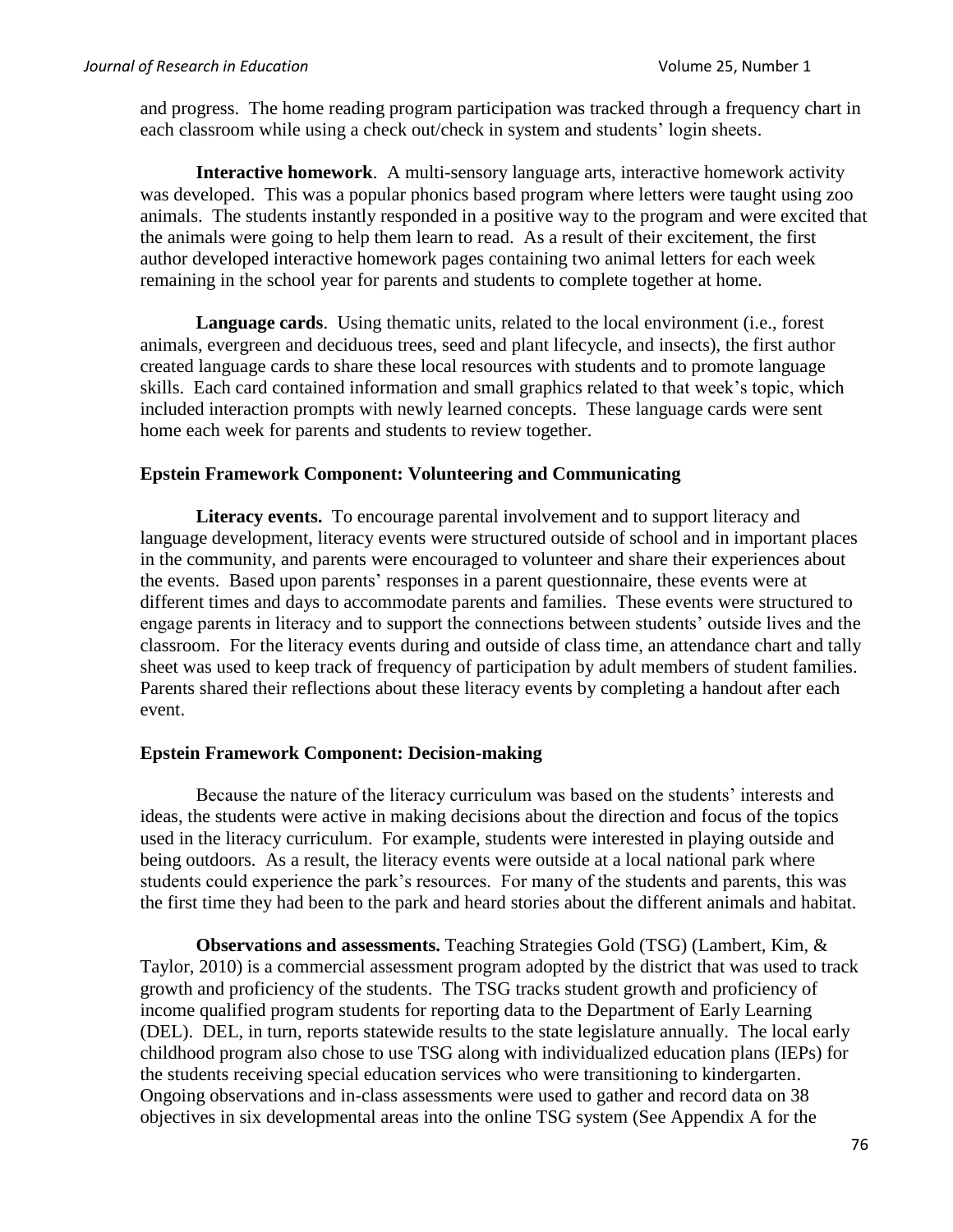outlined developmental areas). Within this assessment, language measures how a child listens to and understands increasingly complex language, uses language to express thoughts and needs, and uses appropriate conversational and other communication skills. Literacy measures track how a child demonstrates phonological awareness, knowledge of the alphabet, knowledge of print and its uses, comprehends and responds to books and other texts, and demonstrates emergent writing skills.

Observations were conducted by the first author throughout the year. Each child had 2 short, formal observations and 14 informal observations with Author. Author 1 took anecdotal records of these observations.

# **Epstein Framework Component: Communicating**

Parent questionnaires. Parent attitudes about connectedness to their child's school and participation in literacy-based activities were conducted through questions and follow up phone interviews about the activities and parent feelings about their children's school (Appendix B). Parent responses were reviewed to look for trends of parent connectedness and for types of participation that were most meaningful for the parents when reflecting about their participation in the various literacy-based activities. Responses were also reviewed for their level of connectedness to their children's classroom and school.

**Conferences.** Teacher, parent, and family services conferences were conducted throughout the year to support communication between parents and the school. These conferences were mainly structured around students' literacy and language development but also focused on any ideas or concerns parents wished to share. These conferences were mainly structured on supporting students' literacy and language development but also focused on the community resources available to students and families.

#### **Results**

In the following section, the results are shared with a discussion of how the results relate to each component of the literacy curriculum developed by Author 1. Additionally, attention is focused on how these results related to Epstein's Framework (2010).

# **Classroom Lending Library for Home Reading**

Participation in the classroom lending library was measured by the number of times a student brought books back to school and checked a new book out from the lending library. The majority (6 families, 42.9%) participated 0-1 times per week for the classroom lending library for home reading. In addition, four families (28.6%) participated 2-3 times per week, and four families (28.6%) participated all four days each week.

It must be noted that all the families  $(n = 14)$  reported reading at home with their children using other resources. Half of the families ( $n = 7, 50\%$ ) reported reading to their children at least once per day, while five families (35.7%) reported reading to their children 4-6 times per week. Only two families (14.3%) read to their child 1-3 times per week using materials at home or other school materials.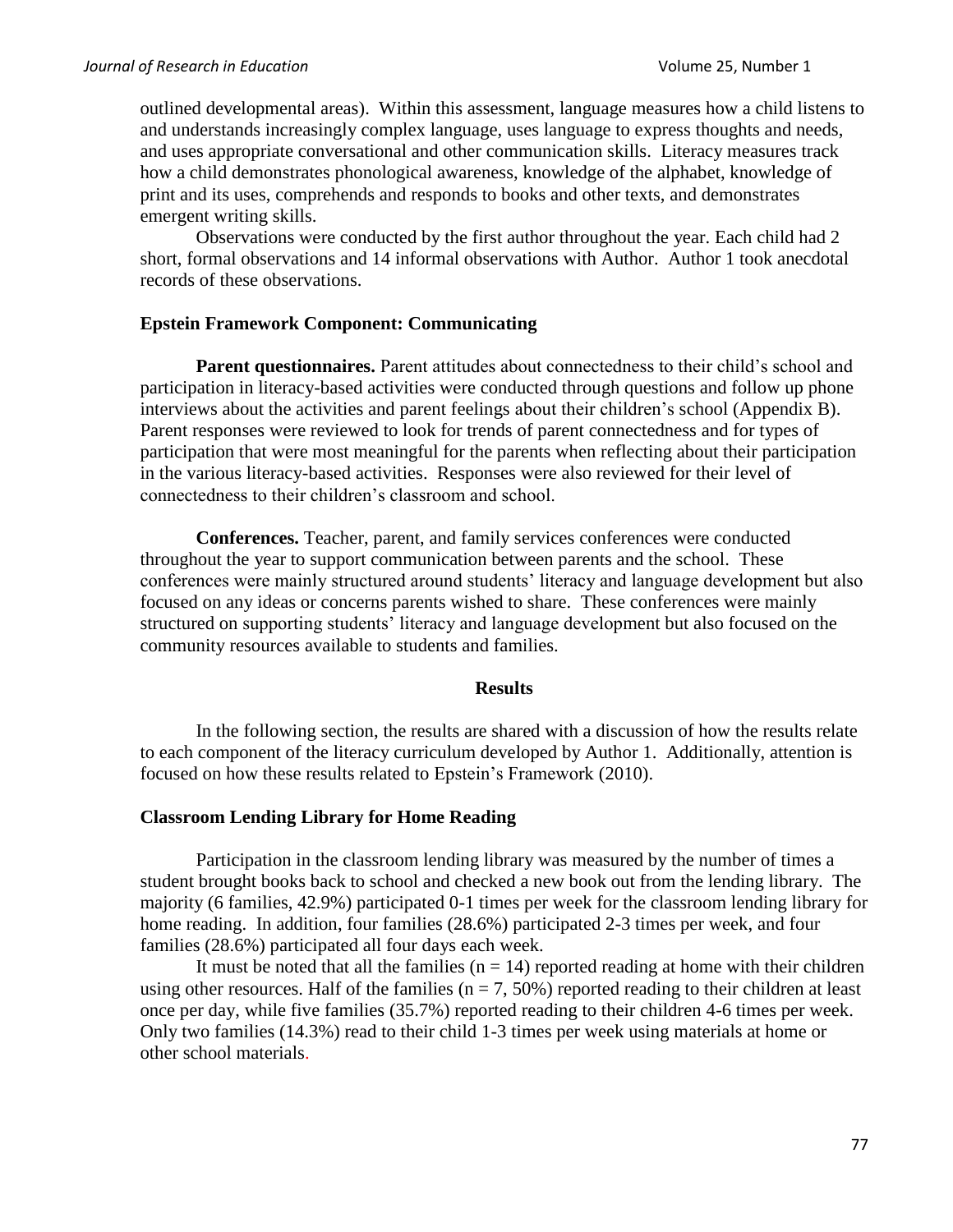## **Parent Participation in the Lending Library Program for Home Reading**

The result of the participation in the home reading program and its correlation (Spearman rho) to appreciating books was diverse. That is, parent participation in literacy related activities at home were measured. In the Fall, there was no significant correlation  $(r = .413, p = .142)$ , while there was a significant correlation in the Spring ( $r = .609$ ,  $p = .021$ ). The correlation between participation in classroom read alouds and conversations and home reading program from Fall to Spring was the exact opposite. In the Fall, the results were significant ( $r = .623$ ,  $p =$ .017), while there was no significant correlation between participation in the home reading program and retelling stories in the Spring ( $r = .623$ ,  $p = .014$ ).

Qualitative responses revealed that parents were in support of the home reading program. For example, Emma's mother noted a benefit for herself and her child, "Emma loved bringing the books home to read. It was nice to have a break from the ones she always wants to read over and over every night." Such a response indicates that an intervention like this could potentially increase parent and student motivation to participate in literacy linked activities. The home reading books benefited children who already had access to books from other sources. Cali's mother noted, "We go to the public library every week, and Cali checks out a pile, a literal pile, of books from there, but she always likes to add the book from school to the reading every night." These findings suggest that, in terms of the component within Epstein's Framework (2010) Parenting and Learning at Home, this aspect of the literacy curriculum served to support students and parents reading time at home.

# **Interactive Homework**

Participation varied in the13 offered interactive homework activities. The majority of the families did not return homework assignments ( $n = 5, 35.7\%$ ). However, three families (21.4%) returned two assignments, and one family (7.1%) returned six assignments. A two-tailed Pearson Correlation was calculated to identify whether there was a correlation between the use of interactive homework focusing on alphabet sounds and student ability to identify letter and sound relationships as measured by TSG. At the beginning of the study in November, there was no correlation between the two  $(r = .301, p = .296)$ ; however, by the end of the study in June, there was a significant correlation ( $r = .77$ ,  $p = .001$ ). Participation in the interactive homework focusing on alphabet sounds significantly increased the student's ability to identify letter and sound relationships. Such findings suggest that, through the interactive homework component of the literacy curriculum, students' literacy abilities greatly increased. Moreover, in terms of Parenting and Learning at Home, a component of Epstein's Framework (2010), initiatives like these involving parents at home with literacy activities served to support students' recognition of letter and sound relationships.

#### **Observations and Assessments**

A paired sample t-test was calculated to determine whether there was a significant increase in the students' language on the TSG measures after receiving family literacy linked interventions (language cards, literacy events, etc.). Results were found to be significant,  $t(13) =$  $-17.883, p < .001, d = 4.78$ , large). Family literacy linked interventions (language cards, literacy events, etc.) significantly increased students' language (See Table 2). These findings highlight the ways in which the literacy linked interventions increased students' language skills. Observations revealed that students appeared more active and engaged during literacy related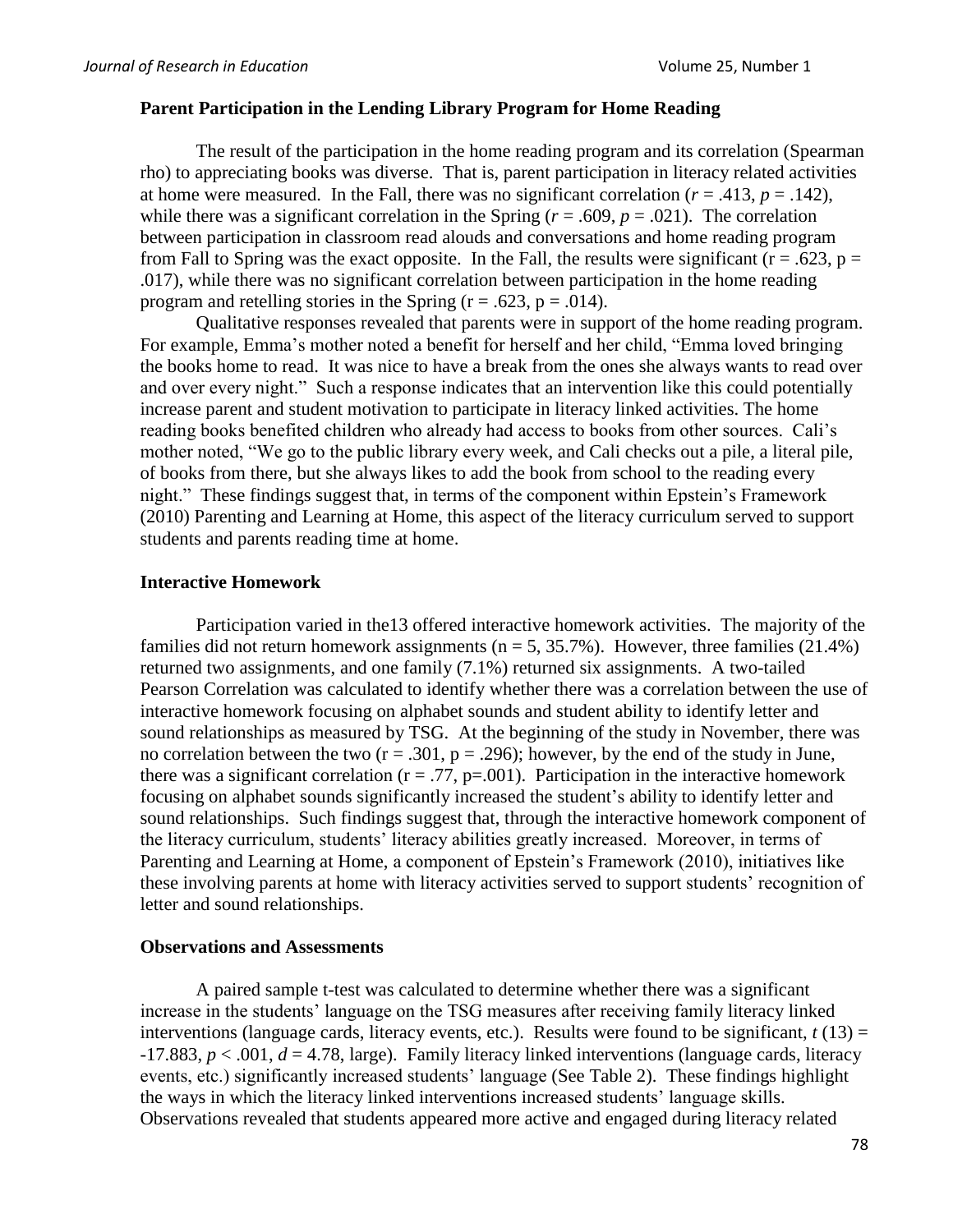activities in class and often made connections to something in their lives outside of school to share in class during literacy instruction (Teacher observation, May 2013).

*(Insert Table 2 here)*

# **Parent Involvement and Overall Literacy Skills**

A paired sample t-test was calculated to identify whether there was a significant increase in the students' literacy skills after receiving family literacy linked interventions and was found to be significant,  $t(13) = -18.914$ ,  $p < .001$ ,  $d = 5.06$ , large). Family literacy linked interventions significantly increased the students' literacy skills. An ANOVA (See Table 3) was calculated to identify whether participation in the home reading program significantly affected student overall literacy as measured by TSG literacy index and was found to be significant. The effect size was large ( $\eta^2$  = .44). A Tukey Post Hoc test was calculated to identify where the significant difference lay. The families who participated in the home reading program who read three to four times per week ( $M = 6.54$ , SD = .91) were significantly higher in their overall literacy (as measured by TSG) than the families who participated less than one time per week ( $M = 4.69$ , SD = .99). Much like Epstein's Framework (2010) states, Parenting and Learning at Home, as seen in the results of this dimension of the literacy intervention, resulted in an increase in these preschool students' literacy skills.

# **Parent Questionnaires**

Of the eight parents who provided feedback about their children's school through surveys and interviews, all reported feeling positive or very positive about the school and the services and activities that were associated with the school. When asked to identify their experiences as parents, they were more specific about how they felt about the particular activities (literacy events, interactive homework, and home reading program).

During one literacy event, five students and parents attended, along with students from other classes. One student's mother shared, "It was so much fun to do something with just my daughter. We do so much as a family that I almost didn't come, but I'm glad we did. We don't usually have time together, just the two of us." Hannah's mother echoed that sentiment, "I loved spending time together. I was surprised to see how she was behaving with the other kids. She was taking turns and helping with these kids more than she does with her sister."

Rowdy's dad kept thanking the staff during one of the literacy events and then gave this feedback about the trip, "We always enjoy the outdoors, but the field trip with his friends made it all that much better. We enjoyed it very much!! The book is great, because Rowdy loves to have me read it to him at bedtime, and he remembers going to the park with everyone." Parent reading volunteers increased, from 1-2 per month at the beginning of the year to consistently yielding 5-6 parents per class per week as the study progressed.

Amber's dad stated, "We read a lot at home too, but it is really neat to meet Amber's friends and get to see who these kids are that she talks about so much." Additionally, Sean's mom asked, "Who buys all these books? It is so nice of them to do this for the kids." For some of the families, it was important to receive bilingual books. Diego's mom let me know that Diego's dad wanted to volunteer, but he didn't read or speak English very well. About 20% of the books are bilingual to accommodate bilingual children. When I (first author) let her know that we would have Spanish language books available, she said that she would let her husband know. Diego's dad came and read with Diego and another Spanish speaking student. Later,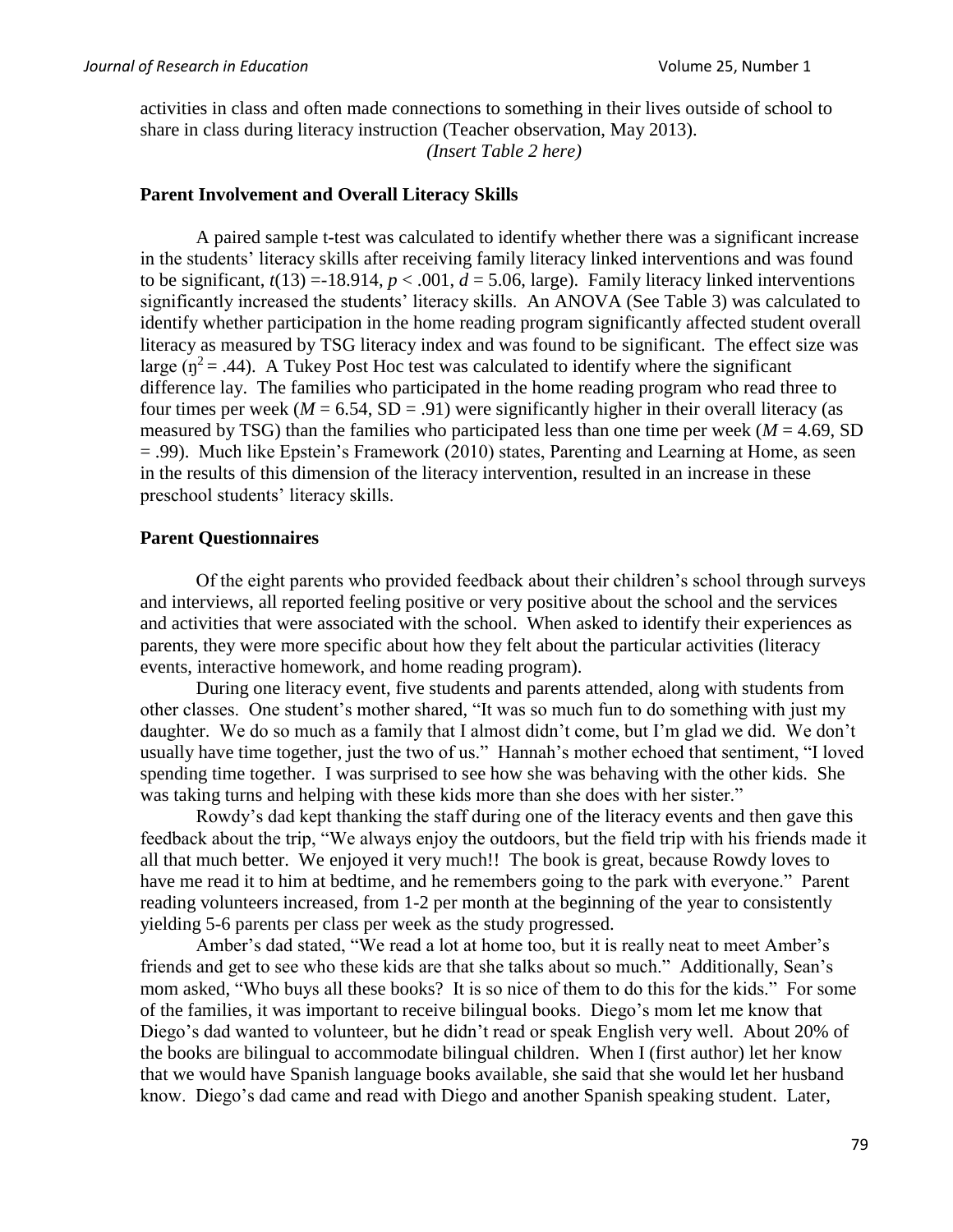Diego's mom stated, "It meant so much to my husband that he could come and read with Diego at school and then take a book home that they could share."

Parents had varied reactions to the homework aspect of the curriculum. Cali's mom stated, "She was so excited that she got to have real homework, just like her brother. That paper came out of her backpack as soon as she got home, and then she would get the scissors and glue. She wouldn't stop until she had the paper filled." One parent reported, "Preschoolers shouldn't have to do homework. It is bad enough that kids get homework in kindergarten." Even though the parent responses like this one were not as positive, students valued the word wall that was created from the homework pages in class.

Volunteering and Communicating, core principles within Epstein's Framework (2010), appeared to foster somewhat positive views on homework from parents. For those parents with supportive responses about this aspect of the curriculum, this seemed to foster positive responses about their child's literacy development. In other words, by including these aspects into the literacy curriculum, parents appeared to feel more comfortable and able to share their perspectives and opinions about their child's literacy habits and skills.

## **Conferences**

Overall, parents responded positively about the opportunities for parent conferences and participation in the classroom. They framed their own connection to their child's school in relationship to the children's feelings about the teaching staff and the school activities. For example, Lily was a second year student during the study. During her first year at preschool, Lily was reticent to separate from her mother and had an attendance rate of 60%. This year, Lily's attendance rate was above 90%. Lily's mother stated, "Lily loves school so much. She loves you and the other adults. I hope she loves her kindergarten teacher too, because if she don't, it will be hard to get her to want to go to school." Austin's mother also reflected this sentiment when she said, "Austin loves school. He really loves Manuel (class assistant). He tells me Manuel did this…Manuel did that… I hear about Manuel every day it seems like." The most meaningful activities in this study that affected student growth were reading at home and the classroom lending library for reading at home. While the interactive homework related to activities at school was also statistically significant in affecting student growth, the low participation rate warrants further research. Results like this suggest that communicating, a central component within Epstein's Framework (2010), was a key ingredient in increasing students' literacy skills. Other activities which did not show effect in academic growth but related to parent positive attitudes about school were reading volunteers and joint activities, such as field trips, for parent and preschoolers.

In this study, providing a classroom lending library increased likelihood of parents reading at home with their children, which supported findings in past research by Madrigal, Cubillas, and Yaden (1999) and Stahl (2004). The lending library allowed easy access to books for home reading and had a high impact on students' overall literacy skill development. By lowering the barrier to families' ease of access to children's books, the lending library increased the opportunities to read with their preschool children at home. This activity not only increased preschool skills of using and appreciating books, it also was demonstrated in the classroom through greater participation in classroom read-alouds and book discussions.

While the initial findings of interactive homework were that it was an effective learning tool for students to work with parents, the number of families that participated was small. Even so, the emerging data from this study suggests that interactive homework with phonics based letter-sound activities was successful. Moreover, homework that encouraged students to return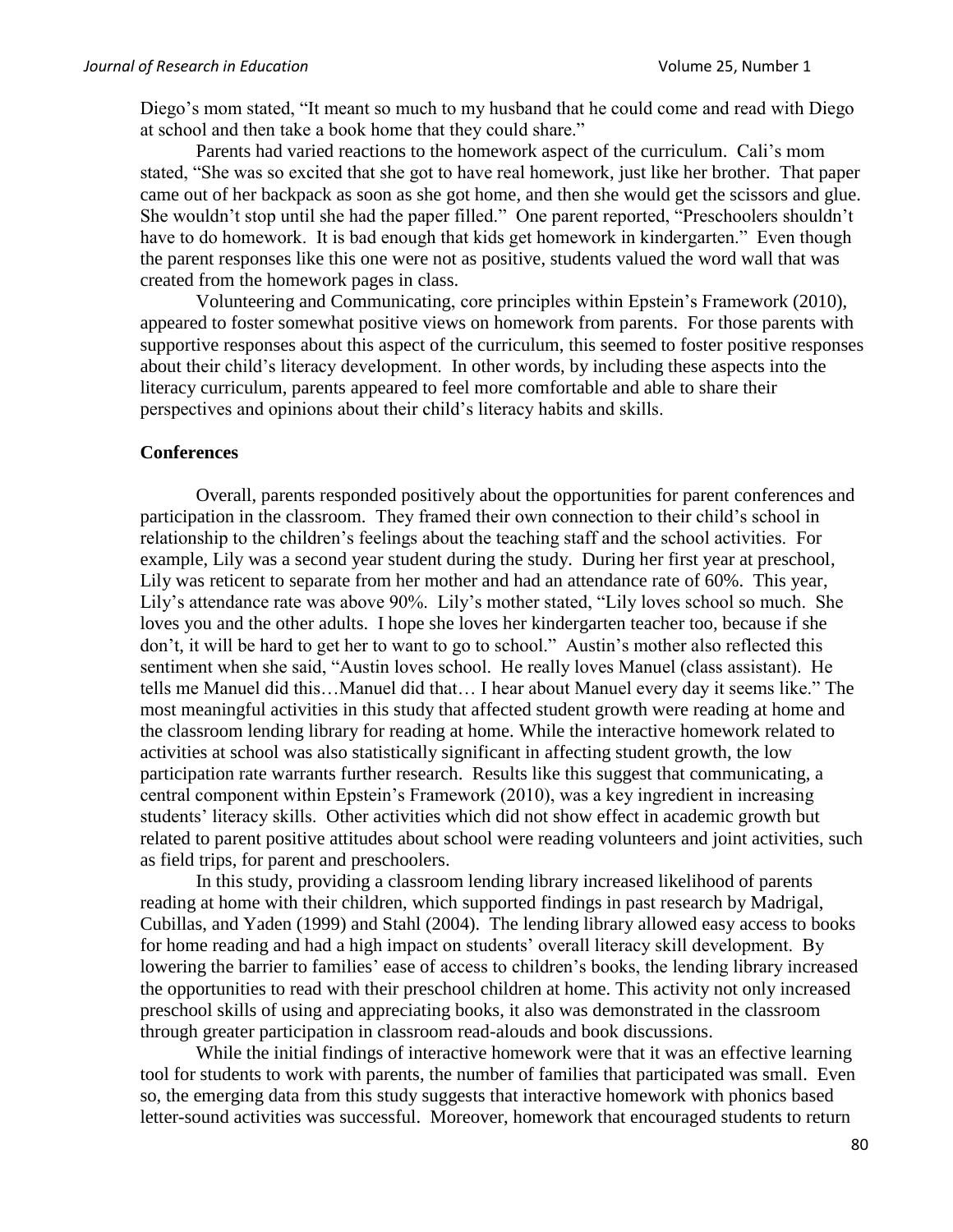some sort of product to school had more effect on student growth in skills than the homework items that did not have any expectation of return, such as the learning unit vocabulary cards. Further research on interactive homework with a larger mandatory population would help understand the effects of the large numbers of participants that chose not to participate in the interactive homework in this study.

When parents participated in activities at school, they developed relationships with the staff and the other students in their children's class. The parents' experience of participation in school activities often reflected their children's ongoing experience and relationships at school. Parental attitudes about their children's school were closely identified with their children's relationships to school, especially the teaching staff. The activities allowed parents and staff members to interact with one another and build on the relationship already established by the children and the teaching staff. It follows that teachers can influence student outcomes not only by what they teach in the classroom, but also through the relationships they cultivate with their students' families. Preschool teachers have a special role in the academic life for students in that they are often the first teachers in a school setting and can help set the stage for parent involvement for the K-12 system.

When parents understood the learning goal of the assignment, they were more likely to be involved with their child in the specific activity. This supported the findings of efficacy of interactive homework by Battle-Bailey (2006, 2012). For those students who had high levels of participation, their understanding of letters and sounds showed more growth than for those whose participation was low. The extra outreach through individual phone calls to parents was effective in ensuring that parents understood what was envisioned for the assignments. It was important to make personal contact for relationship building around the activity, as well as to increase the possibility of parents checking backpacks and understanding the assignments. The assignments were made to be predictable and easily understood by parents, but also engaging for children, suggesting that components (i.e., communicating, parent and learning at home) of Epstein's Framework (2010) were essential factors in increasing students' literacy skills.

Parents and students alike showed a high enjoyment of the "Stop, Drop, and Read" days at school. Students enjoyed having their parents come to school and meet their teachers and classmates. Parents enjoyed the opportunities to enter into their children's classroom and help with the educational activities for their children and their children's friends. Volunteering to read was often one of the only classroom activities that could be managed with tight work schedules. This was also a time when parents could learn one or two strategies beyond reading the text to use with their children at home.

Activities jointly shared by parents and preschoolers were well received. Two book fairs, a storytelling evening at school, a literacy fair at the public library, and curriculum nights were attended by many preschool families. However, the parent and preschooler field trip to the state park was easily the favorite for the families who participated. The time spent with other parents, students, and staff outside of the classroom allowed all participants to experience one another outside of the more formal roles at school. This environment allowed for fostering relationships in a way that does not happen as easily in more formal parent teacher conferences at school.

The amount of parent conference time helped to build relationships with parents and students. It also was a time when individualized parenting information could be passed on according to the parents' needs; however, the conference time did not have an effect on the growth in language skills from November to May. A correlation between parent conference time and academic growth might be significant as children enter into kindergarten.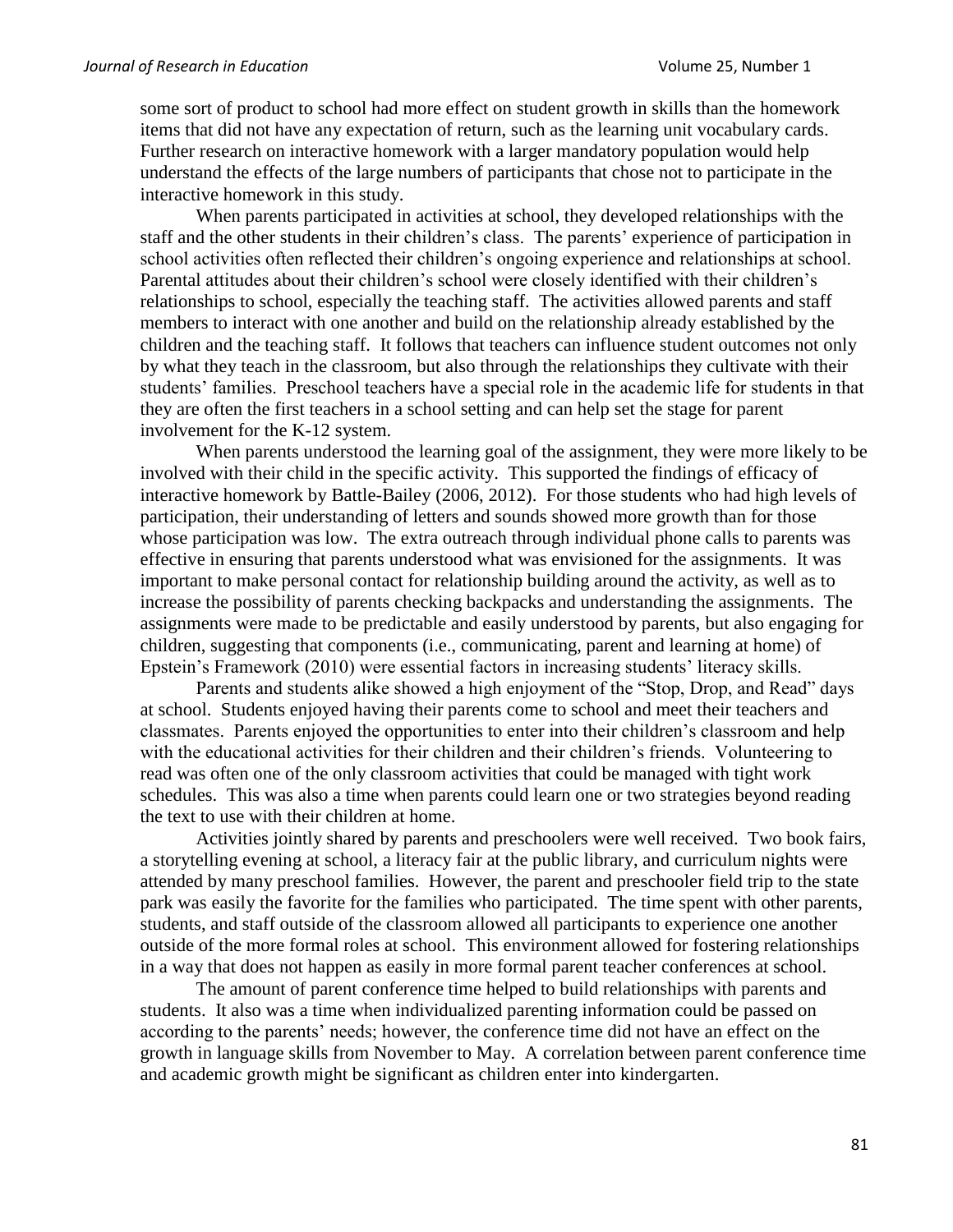Student language skills showed growth overall, but when discussed in relation to the statistics regarding parent involvement, there was not an associated effect from the interventions that were implemented for this study.

Parent participation in literacy linked activities showed significant effect on student literacy skills in the areas of understanding of letter and sound relationships, use and appreciation of books, and participation in class read-alouds and book discussions. High participation in the home-reading program correlated with significantly higher overall literacy scores as well. There was no correlation, however, between parent participation in the literacy linked activities and language growth in any area as measured by TSG.

There was no statistical significance established regarding language and literacy skill growth and self-reported levels of library use or self-reported levels of home reading. There may be no link between these factors. It is possible, however, that because reading is commonly known to be a highly valued support for young children, parents may have reported a higher level of participation than the actual participation to reflect larger societal expectations upon parents reading to their children.

#### **Discussion**

In this action research study, the goal was to gain insight about whether parent participation in literacy linked activities was related to student growth in language and literacy skills as well as whether parental participation was linked to parental attitudes about school. The overall findings support the understanding that parents matter in their preschool children's education. Moreover, the findings suggest that Epstein's Framework (2010) is an essential component in structuring literacy curriculum in support of preschool students and their families. This action research study supports the findings of Siraj and Blatchford (2008) that schools and parents partnering in meaningful activities can positively affect the education of preschool children. It also supports the findings in previous research that parent partnerships should be cultivated and supported by schools in a variety of ways that include parenting, communication, volunteering, and learning at home (Epstein & Jonsorn, 2004; Epstein, 2010). Results from the perspective of a preschool teacher, teaching in a high poverty rural school, with limited resources is insightful. In sharing this research, we echo the words of Cochran Smith and Lytle (2009) who stated that the importance of "Recognizing that teachers and other practitioners are critical to the success of all efforts to improve education is clearly an idea whose time has come- or should have come long ago" (p. 7).

This action research project found that addressing preschool student academic growth was connected to parent participation. When schools address the potential barriers to parent involvement, it is more likely that parents will desire to participate in activities offered by the school. A variety of opportunities also allows parents to try different activities with their preschool children. Those parents who participated in a wide variety of activities had more opportunities to develop relationships with the teachers and other school staff.

Rowdy's father drew a connection between the relationships with staff and the literacy linked activities that were held. He stated, "The added interaction with the class in all the activities helps get a better connection with the school and staff." This statement, along with the research previously mentioned, reinforces the need for schools to make intentional efforts to reach out to student families in a variety of ways. By reaching out to parents as critical players in the education of their students, preschool teachers can increase the educational impact on students. Teachers can be a valuable link between home and school to help parents learn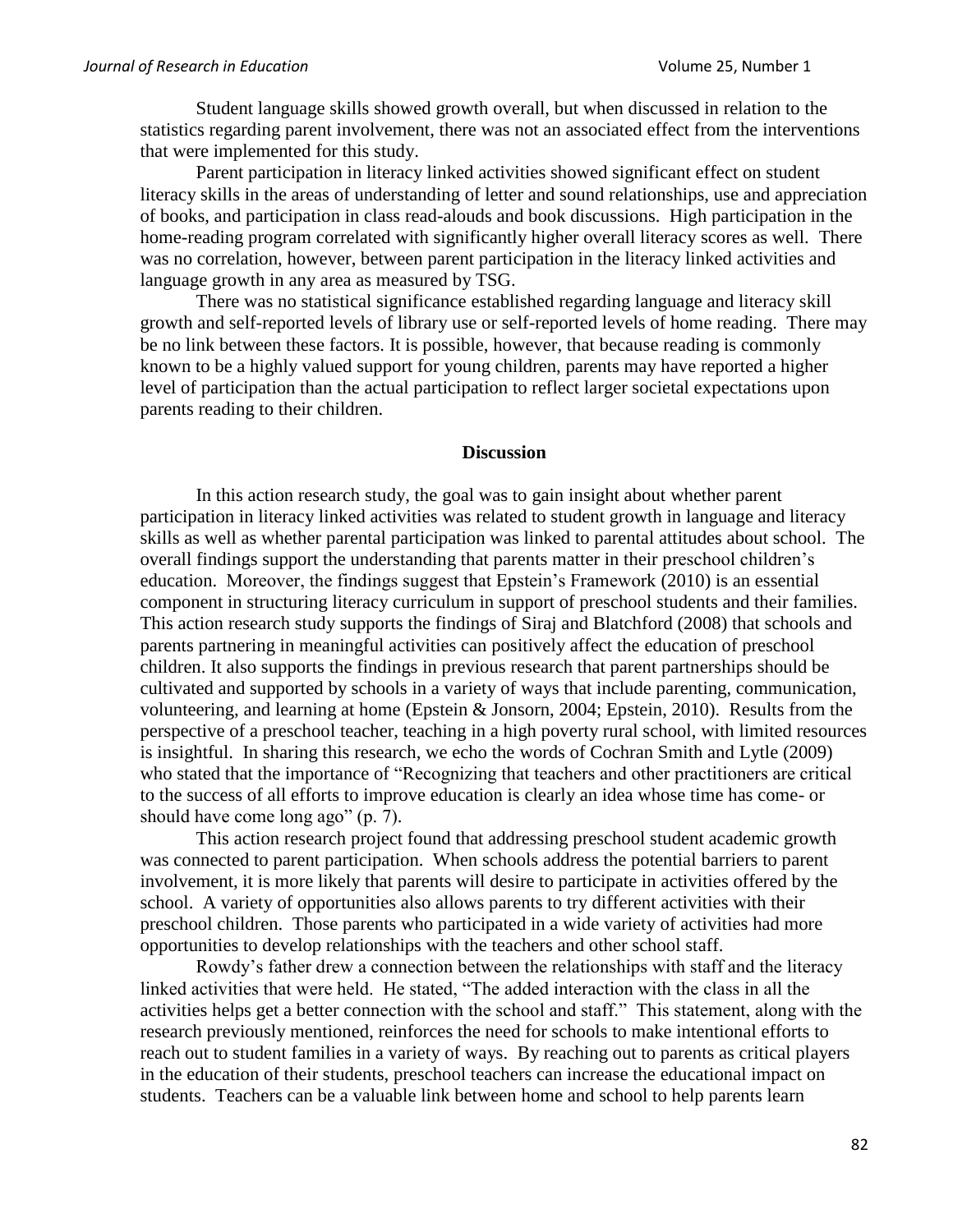additional strategies to use at home which can help preschoolers develop their early academic skills.

Findings highlight how reading at home regularly with an adult is a key element for children to grow into readers as seen in the lending library data. Classroom lending libraries within preschool classrooms can make books more easily available for children whose families may have difficulty with schedules, finances, and reliable transportation to buy books of their own or access books at the local public library. The classroom lending library also allows students to develop agency in their identity as early readers through choosing and caring for the books that interest them. Lending libraries with books in different languages honor reading in home languages.

While the initial findings indicate that interactive homework is an effective learning tool for students to work with parents, the number of families that participated was small. The emerging data from this study suggest that interactive homework with phonics based letter-sound activities is successful. Moreover, homework that encouraged students to return some sort of product to school had more effect on student growth in skills than the homework items that did not have any expectation of return, such as the learning unit vocabulary cards. When parents understood the learning goal of the assignment and how to help with the assignment, they were more likely to be involved with the student. Further research on interactive homework with a larger population would help understand the effects of the large number of families that chose not to participate in the interactive homework in this study.

When parents participated in activities at school they developed relationships with the staff and the other students in their children's class. The parent's experience of participation in school activities often reflected their children's ongoing experience and relationships at school. Parent attitudes about their children's school were closely identified with their children's relationships to school, especially the teaching staff. The activities allowed parents and staff members to interact with one another and build on the relationship already established by the children and the teaching staff. It follows that teachers can influence student outcomes not only by what they teach in the classroom, but also through the relationships they cultivate with their students' families. Preschool teachers have a special role in the academic life for students in that they are often the first teachers in a school setting and can help set the stage for parent involvement for the K-12 system.

## **Conclusion**

Families in poverty often have many compelling risk factors affecting young children's later success in the education system. While it is optimal to address these factors prior to age three, preschool teachers can use strategies within their programs to help mediate the impact of risk factors and help build the skills needed for a strong academic foundation from which to build. One essential ingredient in supporting preschool students and their families is to restructure literacy instruction to support the students' cultural, linguistic, and strengths and to include students' outside of school lives and families into the classroom. Preschools programs rich in developmentally appropriate literacy activities and parent involvement provide an opportunity to support children in poverty to develop the necessary early academic and social skills needed to be successful in preschool and beyond. When schools conduct outreach to encourage family involvement and leadership in classrooms, children are more likely to become invested in the learning process.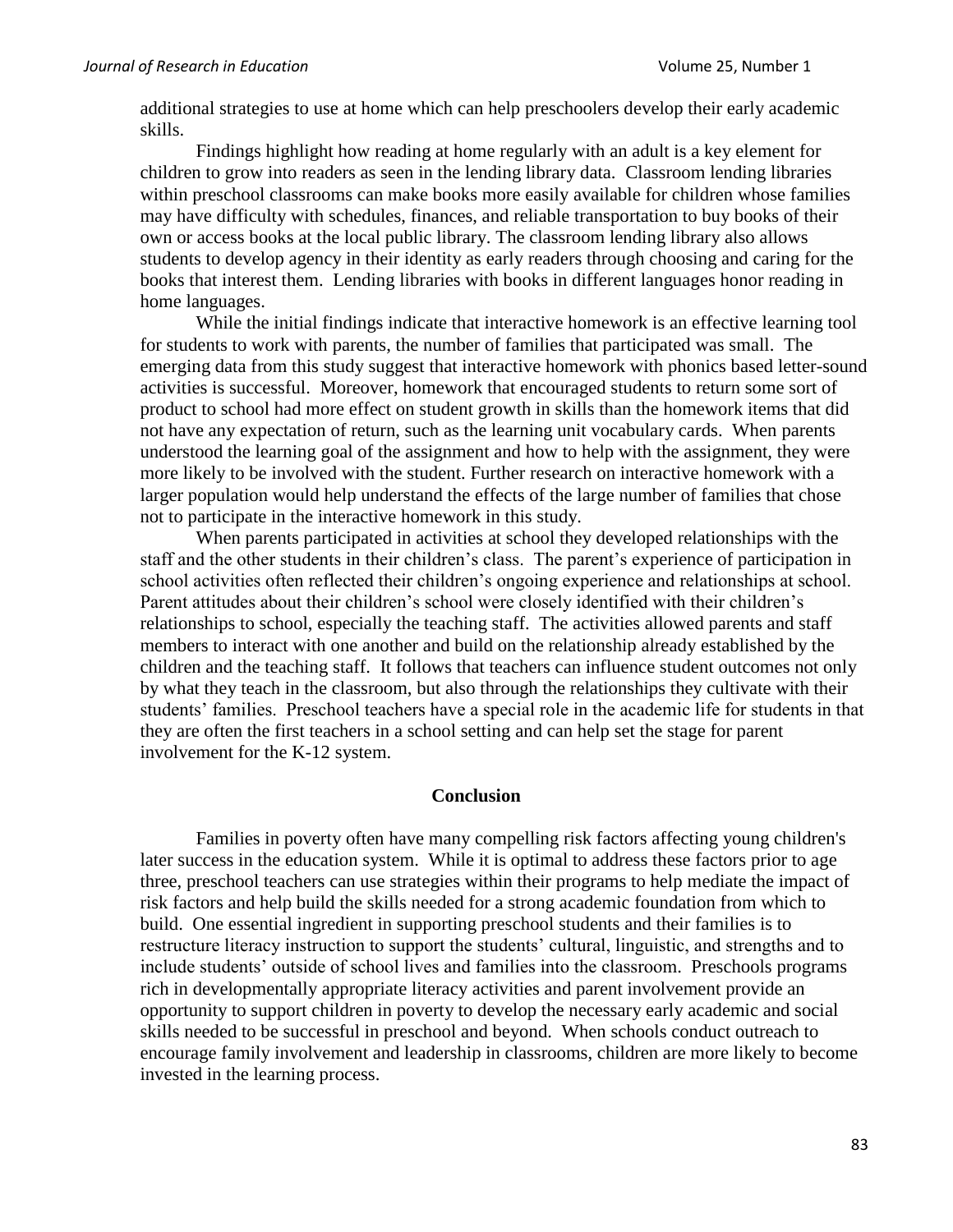## **References**

- Arnold, D. H., Zeljo, A., & Doctoroff, G. L. (2008). Parent involvement in preschool: predictors and the relation of involvement to preliteracy development. *School Psychology Review, 37(1)*, 74-90.
- Battle-Bailey, L. (2006). Interactive homework: A tool for fostering parent-child interactions and improving learning outcomes for at-risk young children. *Early Childhood Education Journal, 34(2)*, 155-167.
- Battle-Bailey, L. (2012). Review of practice: interactive homework for increasing parent involvement and student reading achievement. *Childhood Education*, 37-41.
- Bridge, H. (2001). Increasing parental involvement in the preschool curriculum: what an action research case study revealed. *International Journal of Early Years Education, 9(1)*, 5-21.
- Cochran-Smith, M., & Lytle, S. L. (2009). *Inquiry as stance: Practitioner research for the next generation.* New York, NY: Teachers College Press.
- Common Core State Standards Initiative. (2010). *English language arts standards.* Retrieved from<http://www.corestandards.org/ELA-Literacy/>
- Duncan, G. J., & Magnuson, K. (2013). The long reach of early childhood poverty. In *Economic stress, human capital, and families in Asia* (pp. 57-70). Springer Netherlands.
- Epstein, J. L. (2010). Caring for the children we share. *Kappan Classic, 92(3)*, 81-96.
- Gestwicki, C. (2013). *Developmentally appropriate practice: Curriculum and development in early education*. Cengage Learning.
- Guralnick, M. J. (2001). *Early Childhood Inclusion: Focus on Change*. Paul H. Brookes Publishing Company, Baltimore, MD.
- Gutiérrez, K. D. (2008). Developing a sociocritical literacy in the third space. *Reading Research Quarterly*, *43*(2), 148-164.
- Hart, B., & Risley, T. R. (1995). *Meaningful Differences.* Baltimore: Paul H. Brookes Publishing, Baltimore, MD.
- Hilado, A., Kallemeyn, L., Leow, C., Lundy, M., & Israel, M. (2011). Supporting child welfare and parent involvement in preschool programs. *Early Childhood Education, 39*, 343-353.
- Hoff, E. (2013). Interpreting the early language trajectories of children from low-SES and language minority homes: iimplications for closing the achievement gap. *Developmental Psychology, 49(1)*, 4-14.
- Jensen, E. (2013). How poverty affects classroom engagement. *Educational Leadership*, *70*(8), 24-30.
- Lambert, R. G., Kim, D., Taylor, H. & McGee, J. R. (2010). Technical Manual for the Teaching Strategies GOLD™ Assessment System (CEMETR-2010-06). Retrieved from University of North Carolina Charlotte, Center for Educational Measurement and Evaluation website: https://education.uncc.edu/ceme/ceme-technical-reports
- Madrigal, P., Cubillas, C., Yaden, D. B., Tam, A., & Brassell, D. (1999). *Creating a Book Loan Program for Inner-City Latino Families.* Ann Arbor: Center for the Improvement of Early Reading Achievement, University of Michigan.
- Moje, E. B., Ciechanowski, K. M., Kramer, K., Ellis, L., Carrillo, R., & Collazo, T. (2004). Working toward third space in content area literacy: An examination of everyday funds of knowledge and discourse. *Reading Research Quarterly*, *39*(1), 38-70.
- Nzinga-Johnson, S., & Baker, J. A. (2009). Teacher-parent relationships and school involvement among racially and educationally diverse parents of kindergarteners. *The Elementary School Journal, 110(1)*, 81-91.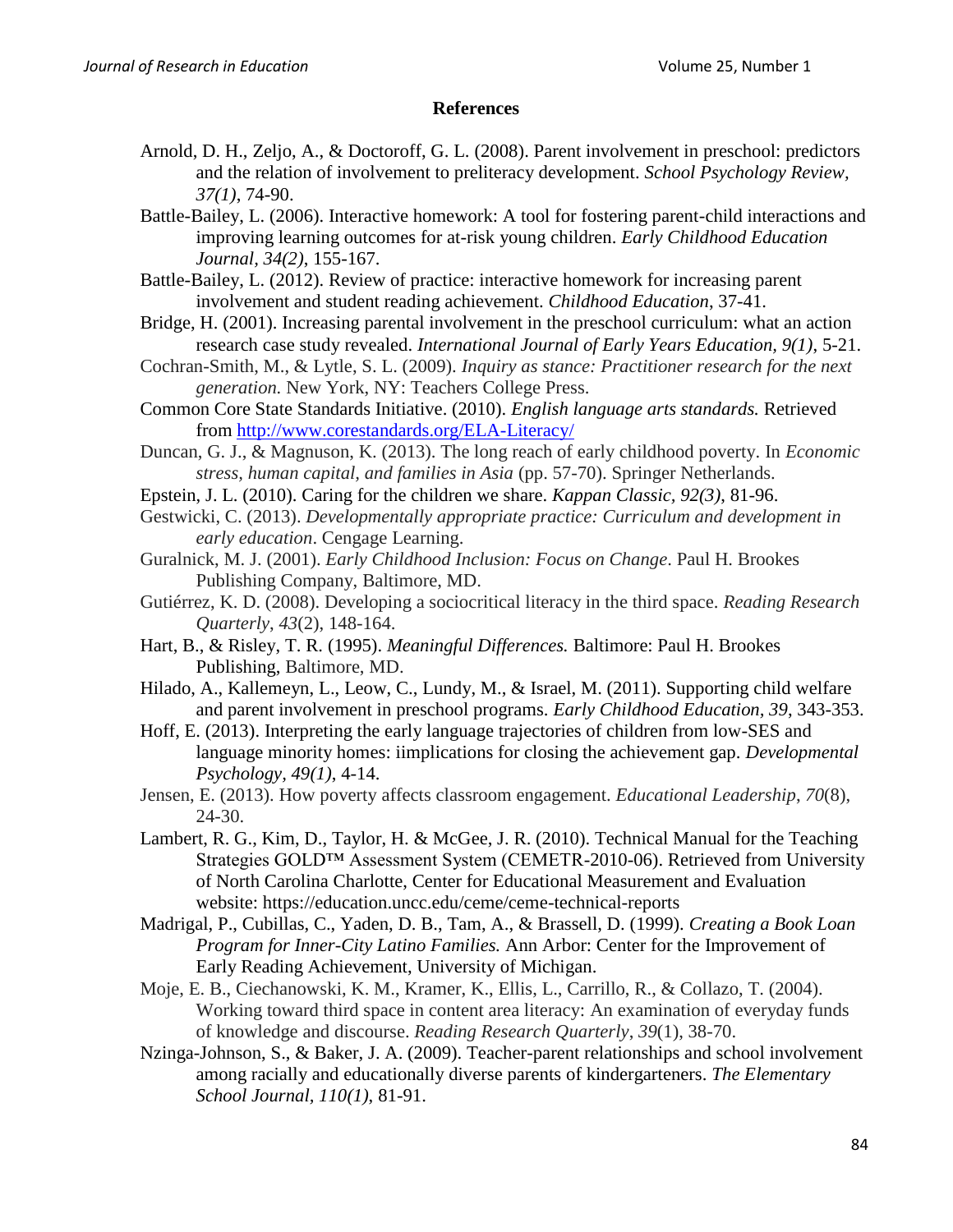- Powell, D. R., Seung-Hee, S., File, N., & San Juan, R. R. (2010). Parent-school relationships and children's academic and social outcomes in public school pre-kindergarten. *Journal of School Psychology, 48*, 269-292.
- Siry, C., Ziegler, G., & Max, C. (2012). "Doing science" through discourse‐in‐interaction: Young children's science investigations at the early childhood level. *Science Education*, *96*(2), 311-326.
- Stahl, S. A. (2004). The development of literacy in preschool and primary grades: Work by the center for the improvement of early reading achievement. *The Elementary School Journal, 105(2)*, 141-165.
- Souto-Manning, M. (2013). *Multicultural teaching in the early childhood classroom: approaches, strategies, and tools, preschool-2nd grade*. Teachers College Press.
- Vaughn, M. (2014*).* The role of student agency: Exploring openings during literacy instruction. *Teaching and Learning: The Journal of Natural Inquiry & ReflectivePractice.* 28*(1),* 4- 16.
- Vaughn, M., Penney-Pinkham, D., Hillman, K., McKarcher, T., Hewett, S., Terry, B. S., Latella, C., Whipple. T. (*in press*). Locating Coyote: Reorienting the literacy curriculum to empower Indigenous students and educators. In J. Richards, & K. Zenkov (Eds.). *Empowering diverse learners and their teachers: Closing the instructional gap through social justice teaching.*
- Weizman, Z. O., & Snow, C. E. (2001). Lexical input as related to children's vocabulary acquisition: effects of sophisticated exposure. *Developmental Psychology, 37(2)*, 265- 280.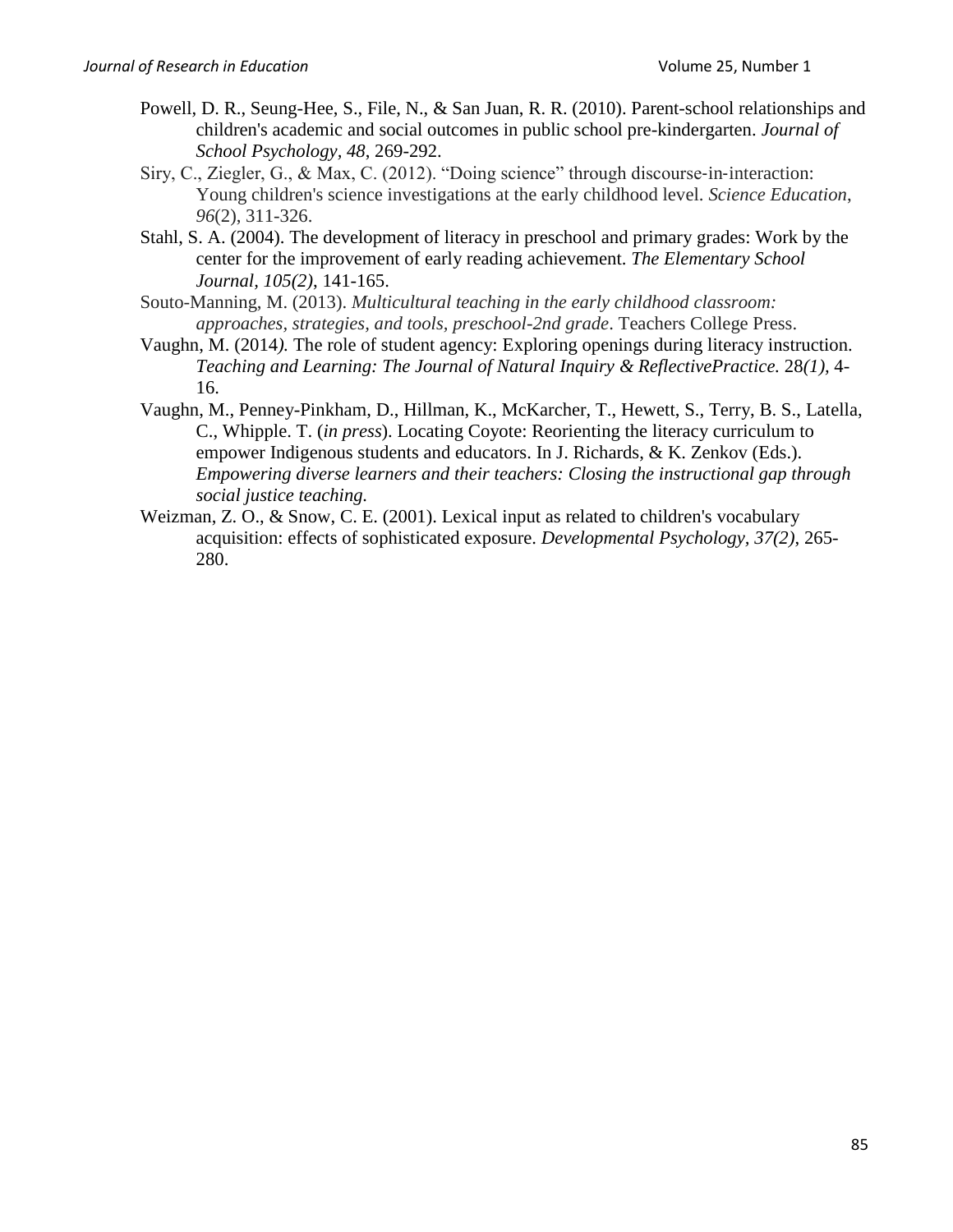# Table 1

| Alignment of Epstein's Framework and Developed Curriculum |
|-----------------------------------------------------------|
|-----------------------------------------------------------|

| <b>Epstein's Framework</b>        | <b>Literacy Curriculum</b>                                                                                     |  |  |  |  |
|-----------------------------------|----------------------------------------------------------------------------------------------------------------|--|--|--|--|
| Parenting and Learning at<br>Home | Classroom lending library for home reading<br>Interactive homework<br>Language cards                           |  |  |  |  |
| Volunteering and<br>Communicating | Literacy events                                                                                                |  |  |  |  |
| Decision making                   | Choice of literacy events were based on students'<br>decision making                                           |  |  |  |  |
| Communicating                     | Conferences<br>Using parent questionnaires to explore how parents felt<br>about literacy activities and events |  |  |  |  |

Table 2

*Parent Involvement in literacy linked activities and language skill growth*

|                                      | <b>Fall language</b> |      | <b>Spring language</b> |      |
|--------------------------------------|----------------------|------|------------------------|------|
|                                      | R                    |      | r                      |      |
| parent contact teacher only          | .171                 | .559 | .086                   | .770 |
| school activities                    | .417                 | .138 | .298                   | .301 |
| interactive homework                 | .323                 | .260 | .362                   | .204 |
| home reading program                 | .571                 | .033 | .630                   | .016 |
| parent cont. teacher & fam. services | .687                 | .007 | .673                   | .008 |
| public library use (self-report)     | .329                 | .250 | .308                   | .284 |
| home reading parent (self-report)    | .195                 | .504 | .286                   | .322 |

*Note.* Parent Involvement in literacy linked activities and language skill growth. This table illustrates the effect of literacy linked activities on language skill growth. The effect was not significant.

| Parent Involvement in literacy linked activities and literacy skill growth. |        |  |       |       |     |     |  |  |
|-----------------------------------------------------------------------------|--------|--|-------|-------|-----|-----|--|--|
|                                                                             |        |  | MS    |       |     |     |  |  |
| Between groups                                                              | 8.195  |  | 4.098 | 4.347 | 041 | .44 |  |  |
| Within groups                                                               | 10.369 |  | .943  |       |     |     |  |  |
| <b>Total</b>                                                                | 18.564 |  |       |       |     |     |  |  |

Table 3 *Parent Involvement in literacy linked activities and literacy skill growth.*

*Note.* Parent Involvement in literacy linked activities and literacy skill growth. This table illustrates the effect of literacy linked activities on literacy skill growth. The effect was significant.